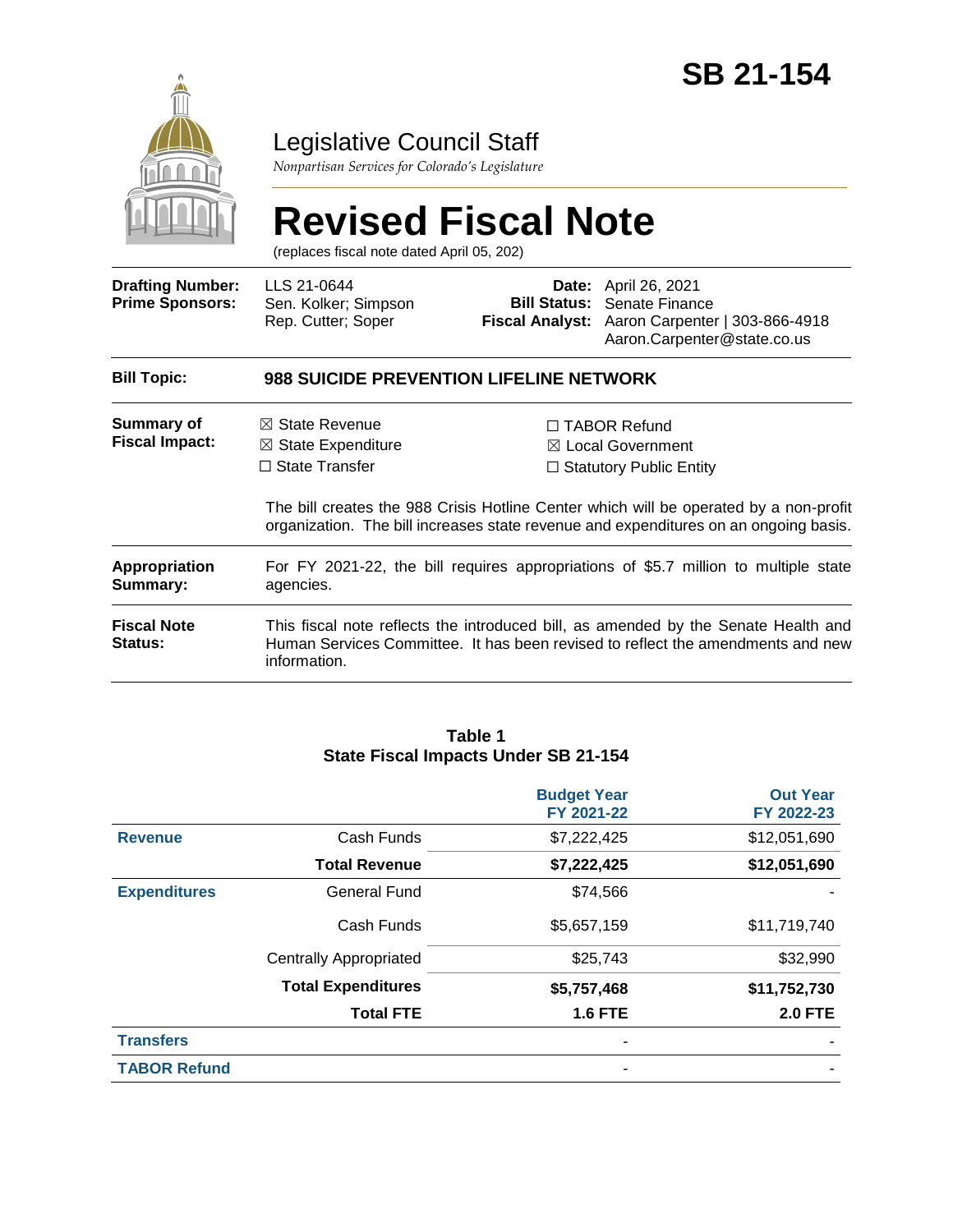Page 2

# Page 2<br>April 26, 2021 **SB 21-154**

# **Summary of Legislation**

The bill creates the 988 Crisis Hotline Center and requires the Office of Behavioral Health (OBH) in the Department of Human Services (DHS) to fund a nonprofit to provide intervention services and crisis care coordination for individuals calling 988 by July 1, 2022. The nonprofit must:

- have an active agreement with the national 988 hotline;
- meet national suicide lifeline requirement guidelines;
- deploy mobile response units and co-responder programs; and
- coordinate access to walk-in centers; and provide follow up services.

The bill creates the 988 Surcharge Cash Fund. The fund will contain money from a surcharge imposed on phone service users and a charge on prepaid wireless phones and does not supplant any current appropriations to the OBH. The 988 phone service surcharge must be set by the Public Utilities Commission (PUC) by October 1, 2021, and cannot exceed \$0.50 per month. The surcharge takes effect January 1, 2022. The bill sets the charge on prepaid wireless phones at 1.4 percent of the transaction of purchasing prepaid wireless service until December 31, 2021, and then a rate established by PUC after January 1, 2022.

The OBH must also collaborate with the National Suicide Prevention Lifeline and Veterans Crisis Line for consistent public messaging. Beginning January 1, 2023, the OBH must report on the usage of the 988 hotline and the services provided to the federal Substance Abuse and Mental Health Services Administration, and information on expenditures from the cash fund to the Federal Communications Commission (FCC). Finally, the DHS will include reporting on the 988 Crisis Hotline Center in its SMART Act hearings.

# **Background**

On July 16, 2020, the FCC adopted rules to establish a three-digit phone number (988) for Americans in crisis to connect with suicide prevention and mental health resources. The rules require phone service providers by July 16, 2022, to direct 988 calls to the existing National Suicide Prevention Lifeline (1-800-273-8255).

Colorado currently operates the Colorado Crisis Services Hotline (1-844-493-8255), which is a 24-hour crisis telephone line. While distinct from the National Suicide Prevention Lifeline, the OBH does provide resources to respond to cases reported to the National Suicide Prevention Lifeline. In addition, both the National Suicide Prevention Lifeline and Colorado Crisis Services are answered by the same call center. Currently, the OHB has a budget of \$5.3 million from both General Fund and federal funds for these calls.

# **Assumptions**

Based on methodology provided by the federal 988 vendor, the 988 number will receive approximately 500,000 calls in FY 2022-23.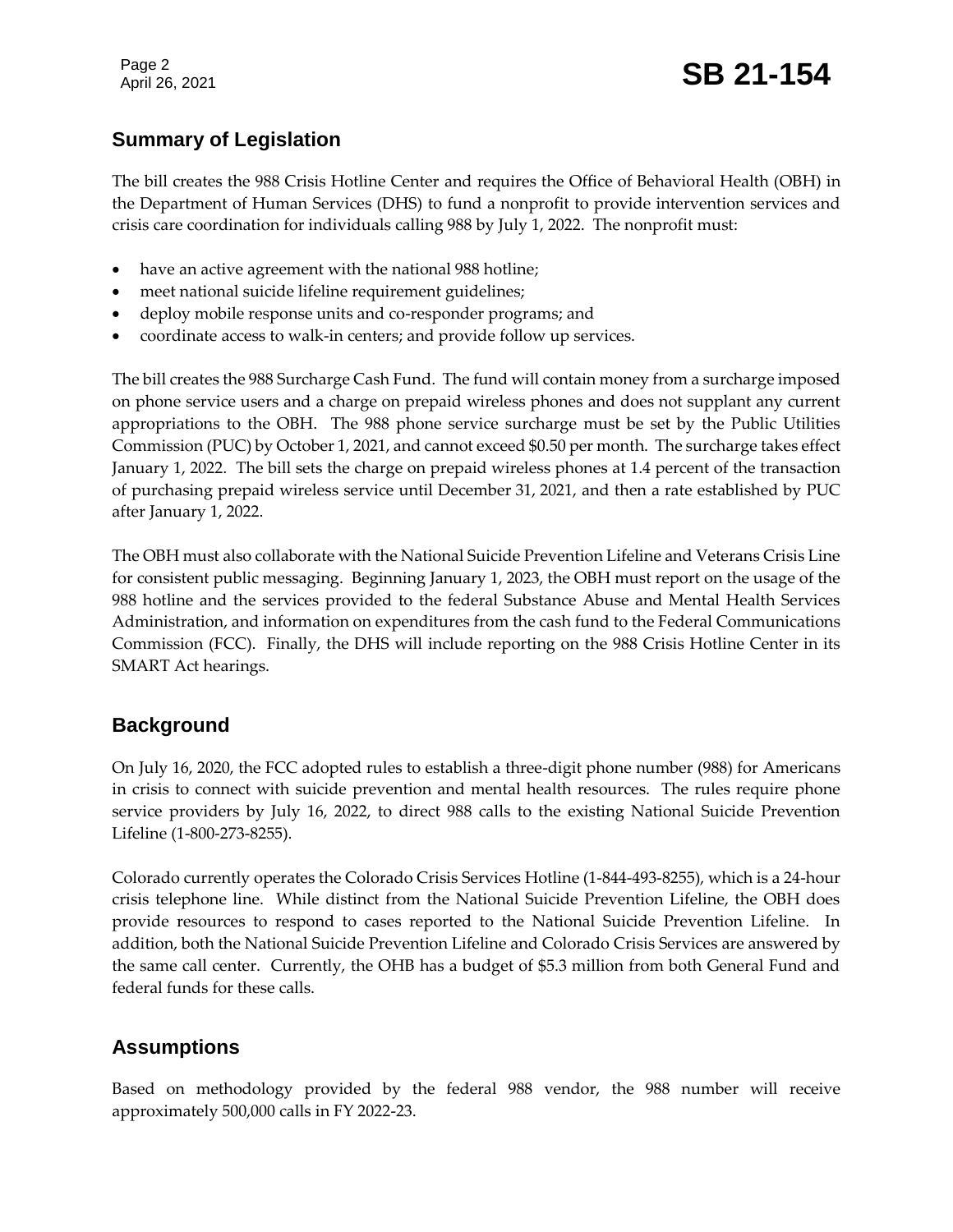# **State Revenue**

The bill will increase revenue by \$7.2 million in FY 2021-22 and \$12.1 million in FY 2022-23 to the 988 Surcharge Cash Fund from the surcharge imposed on phone service users and the charge on prepaid wireless phones. This revenue is subject to TABOR.

**Fee impact on 988 Surcharge and Prepaid Wireless Phone Charge.** Colorado law requires legislative service agency review of measures which create or increase any fee collected by a state agency. These fee amounts are estimates only, actual fees will be set administratively by the PUC based on cash fund balance, estimated program costs, and the estimated number of phones subject to the fee. It should be noted that the fee can only be changed on January 1. The table below identifies the fee impact of this bill.

| <b>Fiscal Year</b> | <b>Type of Fee</b>                                      | <b>Proposed</b><br><b>Fee</b> | <b>Number</b><br><b>Affected</b> | <b>Months</b> | <b>Total Fee</b><br><b>Impact</b> |
|--------------------|---------------------------------------------------------|-------------------------------|----------------------------------|---------------|-----------------------------------|
| FY 2021-22         | 988 Surcharge                                           | \$0.14                        | 5,800,000                        | 6             | \$4,872,000                       |
|                    | 988 Prepaid Wireless Charge<br>(October-December, 2021) | \$0.56                        | 712,250                          | 3             | \$1,196,580                       |
|                    | 988 Prepaid Wireless Charge<br>(January- June 2022)     | \$0.27                        | 712,250                          | 6             | \$1,153,845                       |
|                    | <b>FY 2021-22 Total</b>                                 | \$7,222,425                   |                                  |               |                                   |
| FY 2022-23         | 988 Surcharge                                           | \$0.14                        | 5,800,000                        | 12            | \$9,744,000                       |
|                    | 988 Prepaid Wireless Charge                             | \$0.27                        | 712,250                          | 12            | \$2,307,690                       |
|                    | <b>FY 2022-23 Total</b>                                 |                               |                                  | \$12,051,690  |                                   |

#### **Table 2 Fee Impact on SB 21-154**

**988 Surcharge.** Beginning January 1, 2022, the bill will increase revenue to the 988 Surcharge Cash Fund. The fiscal note assumes that the surcharge will apply to around 5.8 million telephone users per month. For purposes of the fiscal note, the fee is shown at a level to remain constant and to cover the total costs from the current FY 2021-22 through FY 2023-24.

**Prepaid Wireless Phone Charge.** Starting in FY 2021-22, the bill will increase 988 Surcharge Cash Fund revenue from the prepaid wireless charge. The fiscal note assumes that the charge will be imposed beginning October 1, 2021, on 712,250 transactions a month, and that the average transaction for a prepaid wireless phone is \$40, resulting in a \$0.56 fee per transaction. The note estimates the fee will decrease for the next year, when set by the PUC. For purposes of the fiscal note, the fee is shown at a level to remain constant and to cover the total costs from January 1, 2022, through FY 2023-24. .

# **State Expenditures**

The bill will increase expenditures by \$5.8 million in FY 2021-22 and \$11.8 million in FY 2022-23, from the General Fund and 988 Surcharge Cash Fund as shown in Table 3 and described below.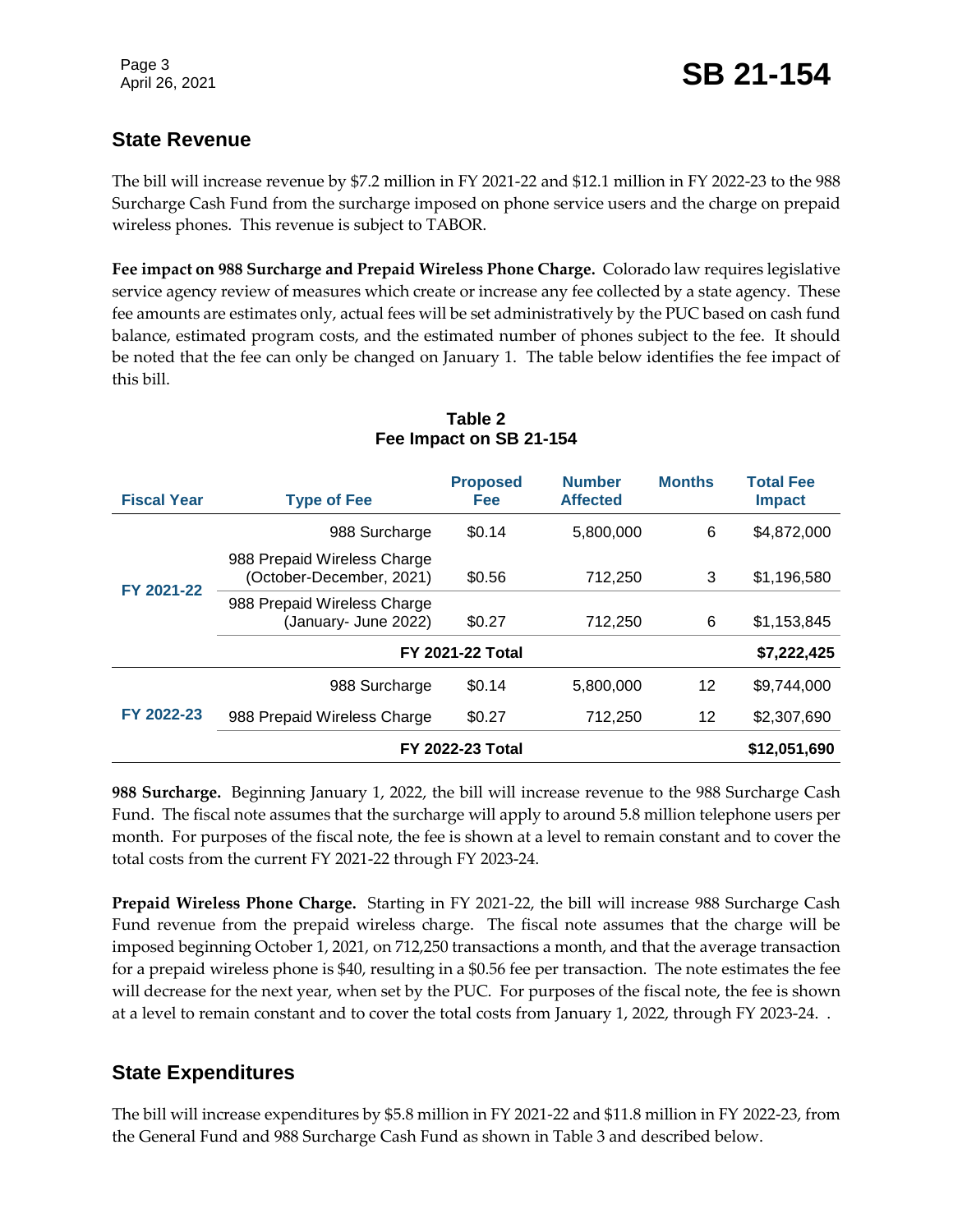# Page 4<br>April 26, 2021 **SB 21-154**

| <b>Cost Components</b>                    |                  | FY 2021-22     | FY 2022-23     |
|-------------------------------------------|------------------|----------------|----------------|
| <b>Office of Behavioral Health</b>        |                  |                |                |
| <b>Personal Services</b>                  |                  | \$107,674      | \$143,567      |
| <b>Operating Expenses</b>                 |                  | \$2,160        | \$2,700        |
| <b>Capital Outlay Costs</b>               |                  | \$12,400       |                |
| Mobile Response Units                     |                  |                | \$2,070,320    |
| 988 Contract                              |                  | \$5,234,925    | \$9,201,553    |
| 988 Public Awareness                      |                  | \$300,000      | \$300,000      |
| Centrally Appropriated Costs <sup>1</sup> |                  | \$25,743       | \$32,990       |
| FTE - Personal Services                   |                  | 1.6 FTE        | 2.0 FTE        |
| <b>OBH Subtotal</b>                       |                  | \$5,682,902    | \$11,751,130   |
| <b>Department of Revenue</b>              |                  |                |                |
| <b>Computer Programming</b>               |                  | \$45,000       |                |
| Contractor                                |                  | \$27,600       | \$1,600        |
| Forms Update                              |                  | \$1,966        |                |
| <b>DOR Subtotal</b>                       |                  | \$74,566       | \$1,600        |
|                                           | <b>Total</b>     | \$5,757,468    | \$11,752,730   |
|                                           | <b>Total FTE</b> | <b>1.6 FTE</b> | <b>2.0 FTE</b> |

#### **Table 3 Expenditures Under SB 21-154**

<sup>1</sup>*Centrally appropriated costs are not included in the bill's appropriation.*

**Department of Human Services.** The DHS will have an increase in expenditures of \$5.7 million and 1.6 FTE in FY 2021-22 and \$11.8 million in FY 2022-23 and 2.0 FTE from the 988 Surcharge Cash Fund. These costs are detailed below.

*Staffing costs.*The OBH will require 2.0 FTE to manage and oversee the program and the increase in calls, to collect and report data, and to coordinate public messaging with the national 988 hotline and Veterans Crisis Hotline. Costs for each FTE are shown in Table 3 and include personal services costs, operating expenses, and capital outlay costs. Costs in FY 2021-22 are prorated for an October 1, 2021, start date.

*988 hotline.* The bill will increase cash fund expenditures by \$5.2 million in FY 2021-22 and \$9.2 million FY 2022-23 to contract with a nonprofit to run the 988 hotline. In addition, the fiscal note assumes an increased staffing ratio is required in order to meet the required mandates of the national 988 vendor. For the increase in costs, the fiscal note subtracts the current Colorado Crisis Services contract of \$5.3 million per year from the estimated total cost.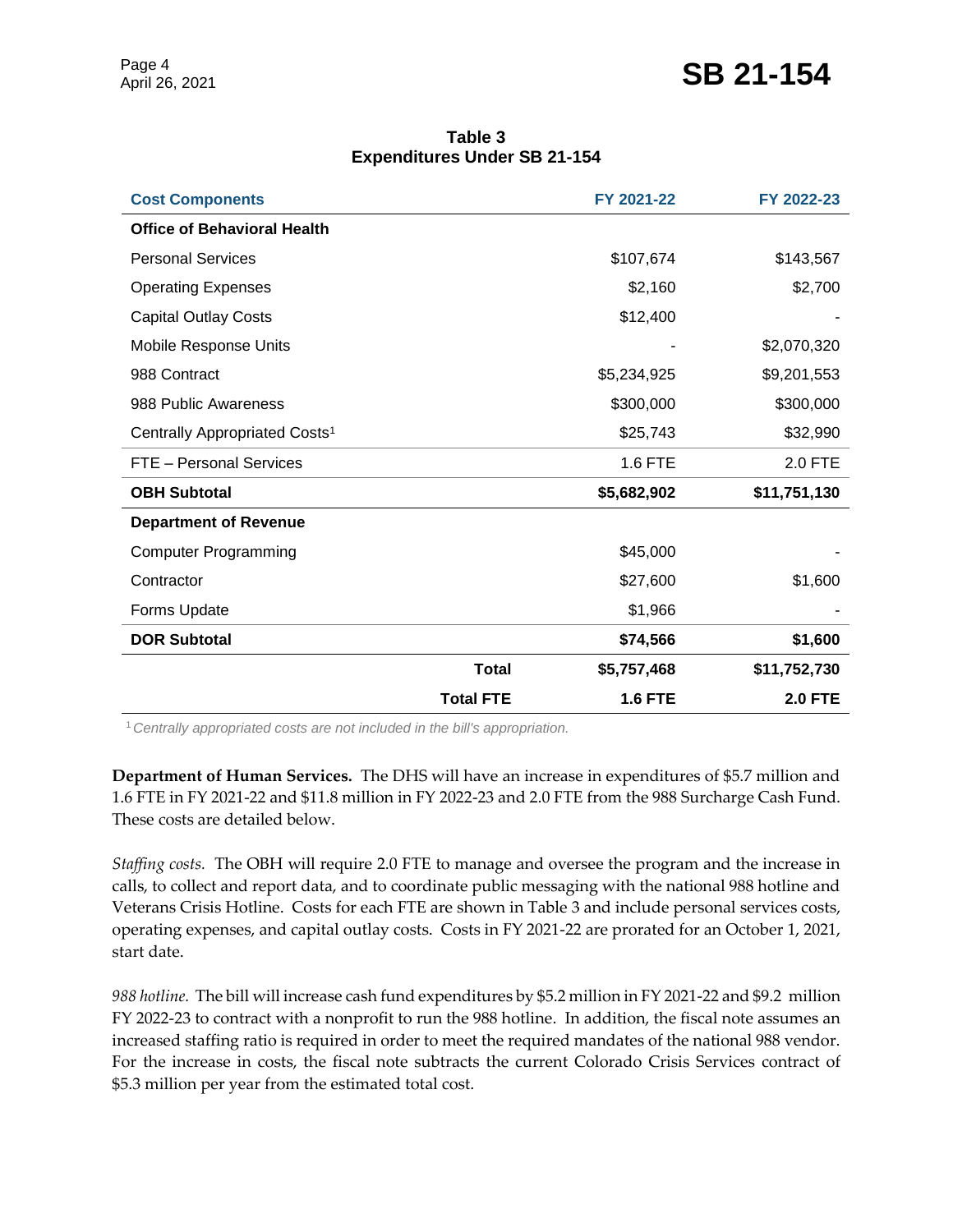*Mobile response units.*Expenditures in the DHS will increase to deploy mobile crisis units that will be available to respond to certain callers of the 988 hotline. The fiscal note assumes that four units will be required in order to provide 24 hour a day, 7-day a week coverage. Each unit is estimated to cost \$517,580 per year.

*Public awareness campaign.*Starting in FY 2021-22, costs will increase by \$300,000 a year to conduct a public awareness campaign for the new 988 program. Costs are based on the current campaign program for the Colorado Crisis Services Hotline.

**Department of Revenue.** The department will have an increase of \$74,566 in General Fund expenditures in FY 2021-22 and an increase of \$1,600 in FY 2022-23 from the 988 Surcharge Cash Fund as shown below.

*Gen Tax programing and testing.*To collect the prepaid wireless charge the DOR will program, test, and update database fields in the GenTax software system. Programming costs are estimated at 200 hours of contract programming at a rate of \$225 per hour. Costs for testing at the department are estimated at 566 hours of Tax Audit and Compliance contract testing at a rate of \$35 per hour and 204 hours of User Acceptance Testing at \$25.20 per hour.

Expenditures in the Office of Research and Analysis are required for changes in the related GenTax reports so that the department can access and document tax statistics related to the new tax policy. These costs are estimated at 50 hours for data management and reporting at \$32 per hour. Costs in FY 2021-22 require funding from the General Fund as these changes must be implemented before the prepaid wireless phone charge can be collected. Costs in future years will be paid from the 988 Surcharge Cash Fund.

*Tax form updates.* In FY 2021-22 only, the bill will require a one-time update in forms for the new 988 prepaid wireless phone charge, estimated at \$1,966. This amount will be reappropriated from the DOR to the Department of Personnel and Administration.

**Public Utilities Commission.** Starting in FY 2021-22, workload in the PUC will increase to set the 988 Surcharge and the Prepaid Wireless phone charge. The fiscal note assumes this workload can be accomplished within existing resources.

**Centrally appropriated costs.** Pursuant to a Joint Budget Committee policy, certain costs associated with this bill are addressed through the annual budget process and centrally appropriated in the Long Bill or supplemental appropriations bills, rather than in this bill. These costs, which include employee insurance and supplemental employee retirement payments, are estimated to be \$25,743 in FY 2021-22 and \$32,990 in FY 2022-23.

**TABOR refunds.** The bill increases state revenue subject to TABOR. For FY 2022-23, the March 2021 LCS forecast projects revenue to fall short of the TABOR limit by \$28.6 million, or 0.2 percent of the limit. If actual revenue exceeds the limit, the bill will increase the amount required to be refunded to taxpayers from the General Fund in FY 2023-24.